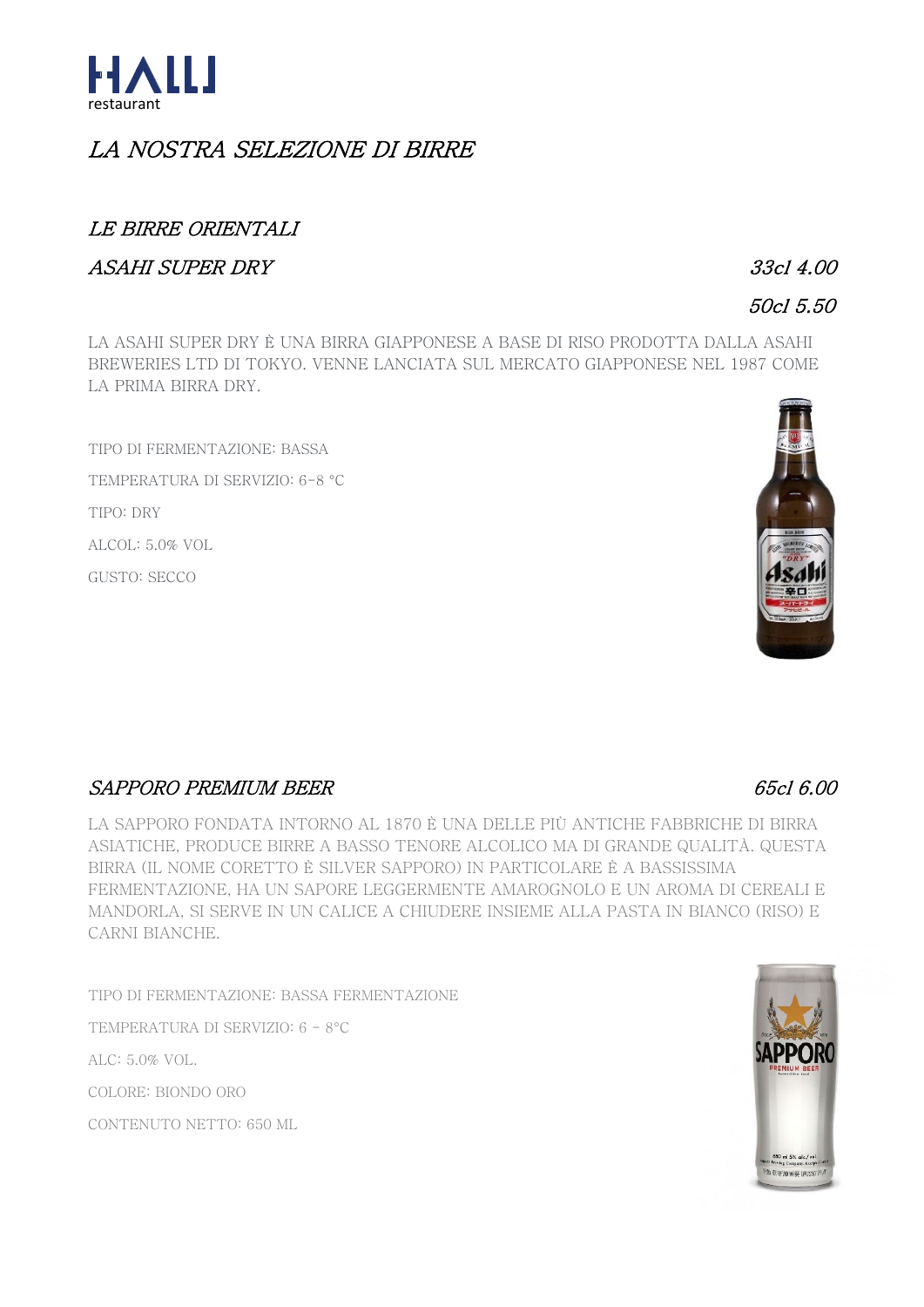

## **IKI ALLO ZENZERO**

33cl 5.50

ECCO A VOI IKI GINGER, UNA DELIZIOSA BIRRA GIAPPONESE AMBRATA. CONTENENTE TÈ VERDE BIOLOGICO, MA PROFUMATA ALLO ZENZERO.

PER GIUNGERE A QUESTO RISULTATO. IL BIRRIFICIO HA FATTO RICORSO A UNO CHEF STELLATO PER TROVARE UN GUSTO INNOVATIVO ED ESOTICO E RICORDARE LE ORIGINI ASIATICHE DI QUESTA BIRRA. LA IKI GINGER È QUINDI PERFETTA PER ACCOMPAGNARE I PIATTI ASIATICI, ANCHE QUELLI PICCANTI E SPEZIATI. LA CONSISTENZA VELLUTATA ED EQUILIBRATA DI QUESTA BIRRA AL TÈ VERDE BIOLOGICO SI ABBINA ALLA PERFEZIONE AI PEPERONCINI, AL CURRY O AD ALTRE SPEZIE ESOTICHE PRESENTI IN QUESTA BIRRA, MA SENZA ALTERARNE IL GUSTO.

LA IKI BEER GINGER È QUINDI IDEALE PER CHI È AVVEZZO AI SAPORI ASIATICI. MA È ANCHE UNA BELLA OCCASIONE PER UN'INIZIAZIONE AI SAPORI ESOTICI DI QUESTA REGIONE DEL MONDO.



### **IKI GINGER**

STILE: BELGIAN ALE COLORE: AMBRATA ALC 5.50% VOL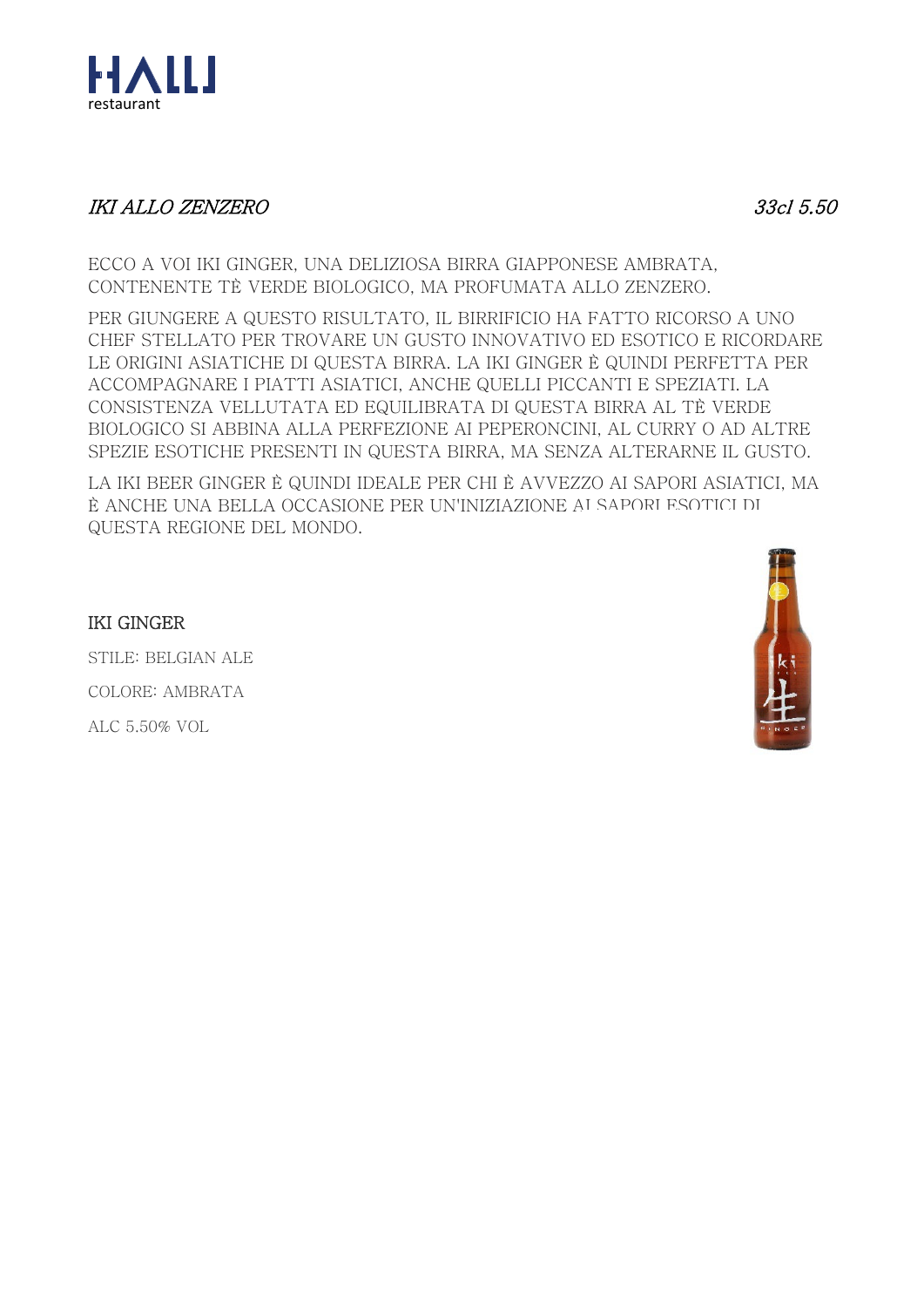

# BIRRIFICIO ARTIGIANALLE HITACHINO NEST JAPAN

HITACHINO È LA BIRRA ARTIGIANALE PIÙ FAMOSA IN GIAPPONE. CARATTERIZZATA DALL'ICONICO GUFETTO E PRODOTTA DA KIUCHI BREWERY, ANTICO PRODUTTORE DI SAKE SIN DAL LONTANO 1823.

L'AZIENDA È TUTTORA GUIDATA DALLA FAMIGLIA KIUCHI GIUNTA ORMAI ALL'OTTAVA GENERAZIONE.

IL MOTTO DEL MASTRO BIRRAIO DI HITACHINO È: "LE COMBINAZIONI DI MALTO E LUPPOLO SONO INFINITE, MA IL NOSTRO OBIETTIVO È BILANCIARE IL CARATTERE DI QUESTI DUE INGREDIENTI PER CREARE UNA SINERGIA RAFFINATA E UNA BIRRA PERFETTA".

## **DAI DAI ALE**

IPA DALLE SPICCATE NOTE AGRUMATE. GRAZIE ALL'USO DI «FUKURE MIKAN». AGRUME GIAPPONESE SIMILE AL MANDARANCIO. RETROGUSTO UMAMI, RENDE QUESTA BIRRA ESTREMAMENTE BEVERINA.

#### PRODUTTORE:

KIUCHI

ALCOL:

 $6%$ 

#### **REGIONE:**

**IBARAKI** 

**SERVIRE A:** 

 $8-12\degree C$ 

**ABBINAMENTI:** 

**MAKI ROLLS** CARNE ALLA GRIGLIA FORMAGGI

**SALUMI** 





375cl 7.00